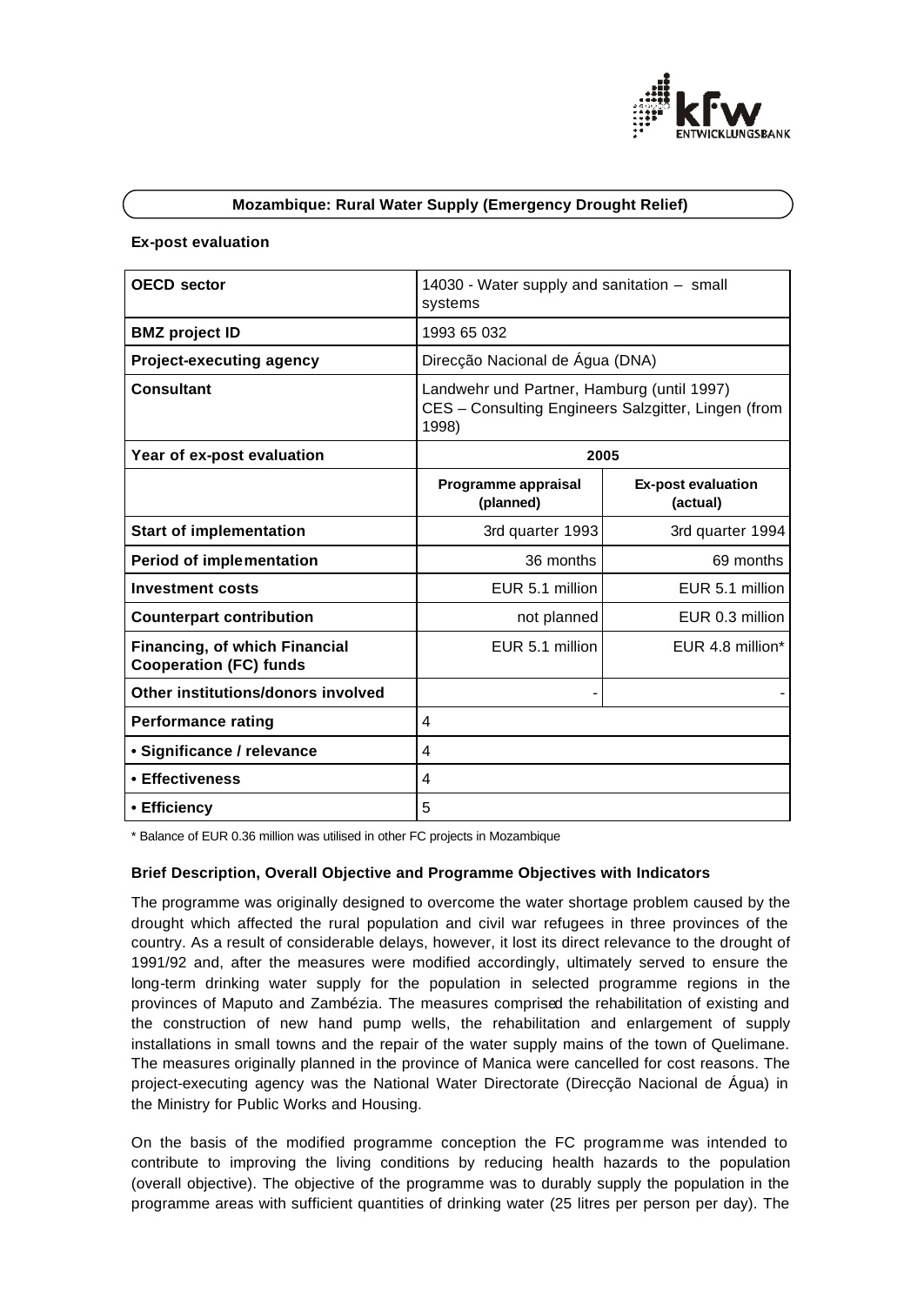indicators for the achievement of the programme objective were defined as being the degree of utilisation of the facilities by the target group and the population's hygiene behaviour.

## **Programme Design / Major Deviations from the original Programme Planning and their main Causes**

The original programme design covered measures in selected areas in the provinces of Maputo, Manica and Zambézia. Owing to delays in implementation the programme measures had to be redesigned in 1996/97 as they had lost their immediate relevance to the drought relief. Besides, the cost of consulting services had already soared to high levels by that time, requiring cuts to be made to the investment measures. So the measures originally planned in the province of Manica as well as those planned in parts of the programme areas occupied by the anticommunist resistance movement *Renamo* until the end of 1992 (end of the civil war), which had not yet been specified, were cancelled as well for cost reasons. What was planned was the construction and rehabilitation of hand pump wells and supply systems for smaller towns (provinces of Magude and Maputo) as well as the rehabilitation of raw water extraction, the supply mains and smaller supply installations in the City of Quelimane (Province of Zambézia). Measures directed at organising user groups, training standpipe supervisors and hygiene education were newly introduced to increase the sustainability of the programme measures.

The following investment measures were eventually performed under the programme: (i) In the province of Maputo (districts of Magude and Manhiça) 51 boreholes were newly built or rehabilitated and equipped with hand pumps. (ii) Also in the province of Maputo three water supply systems for small towns were rehabilitated (towns of Magude, Manhiça and Xinavane). (iii) In the province of Zambézia the raw water extraction was rebuilt for the city of Quelimane, the supply mains was repaired and standpipes and supply facilities set up alongside the mains were rehabilitated. Equipment and machinery needed for maintenance and operation were acquired as well. Finally, the above-mentioned measures aimed at increasing sustainability were carried out.

The conception was generally not suitable for assuring the long-term supply of the population with drinking water as major deficiencies in the supply systems were not addressed, for instance in drinking water distribution. Moreover, even after modification of the programme measures, not enough importance was given to complementary hygiene education measures or measures aimed at organising user groups and committees that would have been able to ensure the sustainability of the measures.

# **Key Results of the Impact Analysis and Performance Rating**

The programme benefited roughly 70,000 people in the province of Maputo (45,000 of which in smaller towns) and around 100,000 people in the province of Zambézia. However, the programme objectives were achieved only in part and not at all programme locations. It is true that the supply situation has changed and the target group now has access to safe drinking water at almost all locations. But actual consumption is low (around 10 litres per inhabitant per day), covering merely the absolute minimum needs so that the population additionally resorts to alternative sources of water, most of which are not safe (open dug wells, surface water). Besides, health hazards remain even after completion of the programme, particularly in connection with drinking water transport and storage, but also as a result of improper consumption habits.

Sustainable operation is not ensured at all locations. Operation and maintenance of the hand pump wells in the district of Magude and, in particular, in the three smaller towns, are inadequate; some facilities are already out of order. While in the district of Magude the cause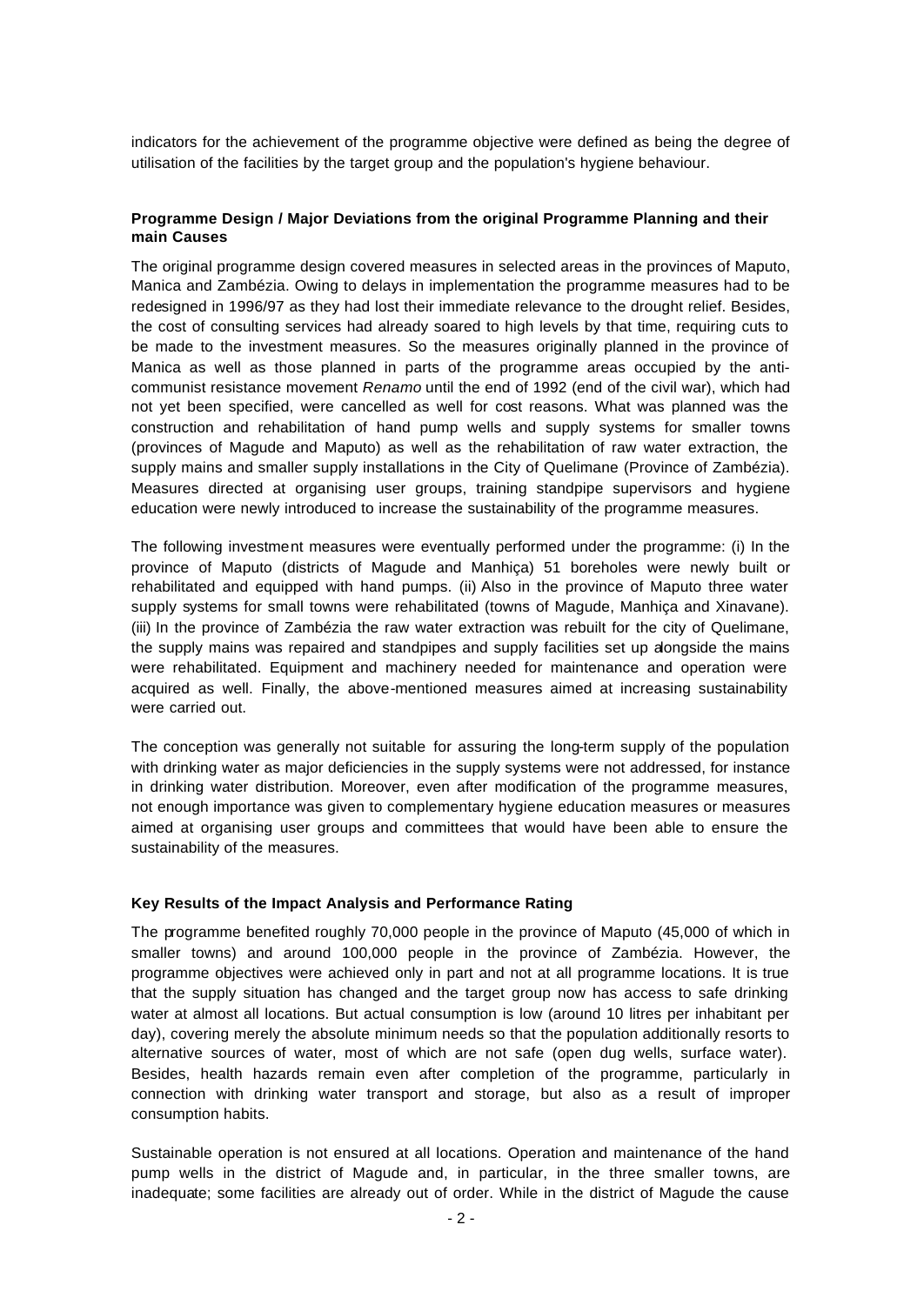was lack of acceptance by the population of the "salty" water the operating problems in the small towns resulted from the very low capacities of the municipal and district administrations operating the systems. The excessively low water tariffs which, combined with low collection efficiency, fail to even cover the cost of operation, play an important role in this connection.

In contrast, the situation of the hand pump wells in the district of Manhiça and of the water supply system in the city of Quelimane appears to be comparatively positive. At the time of the ex-post evaluation the facilities were in good condition. In Quelimane a decisive factor in this development was the fact that the operation was transferred to a private operator under a management agreement that includes the obligation to perform preventive maintenance. In the district of Manhiça the population uses the hand pump wells intensively and performs minor repairs as needed. Financing is usually provided ad-hoc and only in individual cases on the basis of regular contributions. The population cannot afford to finance major repairs.

There is no reliable information on the development of the health situation in the programme areas. As the programme measures have improved the supply of the population with safe drinking water it can generally be assumed that the health situation has improved as well, although risks arising from transport, storage and consumption habits remain as mentioned above.

The programme measures benefited roughly 170,000 people in the programme regions. The vast majority of the target group is poor. Thus, the project had an immediate poverty relevance. At the locations of the hand pump wells as well as in places where water supply is provided through public standpipes the target groups are generally responsible for operation, maintenance and repairs. Their level of organisation, however, is low throughout. There are no organised user groups; instead, water supply is usually supervised by local "traditional" authorities (such as the local delegate of the government party).

The vast majority of users of the hand pump wells and public standpipes are women, making it plausible to assume positive effects on women. First, at some programme locations the measures have resulted in reducing the amount of time required for fetching water. Second, as health conditions improve the effort required to care for ailing family members, a task usually performed by women, diminishes.

Below we rate the developmental effectiveness of the programme against the key criteria of effectiveness, relevance, significance and efficiency.

As the programme objectives were achieved only in part and the programme measures are not sustainable at some locations we rate the effectiveness of the programme as slightly insufficient  $(rating 4)$ .

Hygiene education measures were not given enough importance in the programme, as was the case with other complementary components (user group organisation and training of standpipes supervisors). This is why it was not possible to bring about any significant changes in the population's hygiene behaviour. As the modified programme was not based on a conclusive conception either, it succeeded only in achieving a limited amount of lasting positive health impacts although it was generally of great relevance to the improvement of water supply. We therefore rate the significance and relevance of the programme as slightly insufficient (rating 4).

As a result of the long delay at the start of programme implementation, as well as the replacement of the consultant due to inadequate performance the consulting costs reached an unacceptably high level of around 42% of the total programme cost, diminishing the production efficiency of the programme. Given the low cost recovery rate (allocation efficiency), particularly